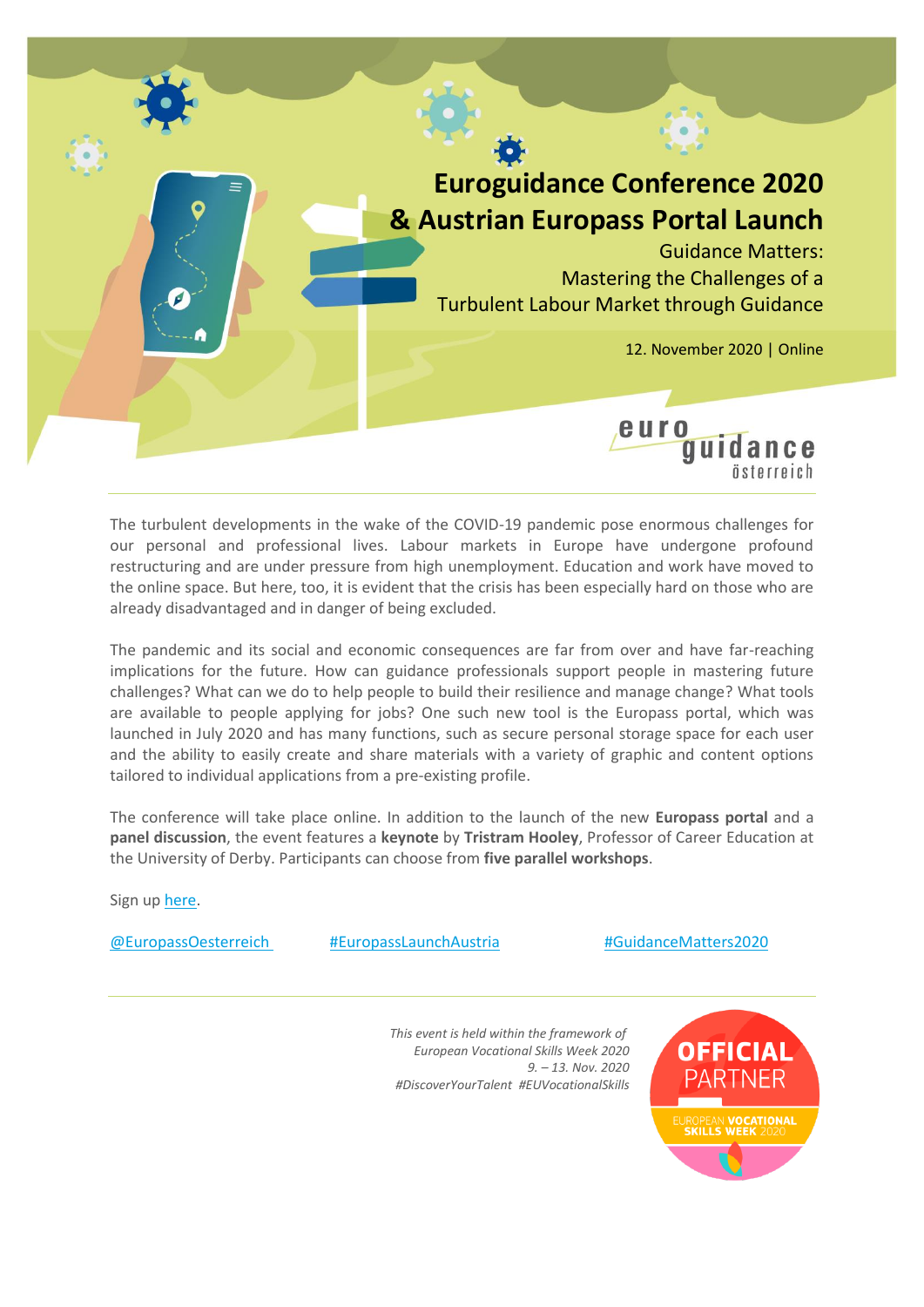

# NATIONAL LAUNCH OF THE NEW EUROPASS PORTALS

| $09:30 - 10:00$ | Arrival in the virtual lobby                                                                                                                                                                                                                                                                                                                                                                                                                                                                     |
|-----------------|--------------------------------------------------------------------------------------------------------------------------------------------------------------------------------------------------------------------------------------------------------------------------------------------------------------------------------------------------------------------------------------------------------------------------------------------------------------------------------------------------|
| $10:00 - 10:10$ | <b>Welcome and Introduction</b><br>Michael Bauer-Leeb, Weitsicht OG (Moderation)                                                                                                                                                                                                                                                                                                                                                                                                                 |
| $10:10 - 10:20$ | The new Europass and the Erasmus+ Programme 2021-27 (in German)<br>Ernst Gesslbauer, OeAD-GmbH / NA Erasmus+ Education                                                                                                                                                                                                                                                                                                                                                                           |
| $10:20 - 10:30$ | Education policy framework of the Europass in Austria (in German)<br>Eduard Staudecker, Austrian Ministry of Education, Science and Research                                                                                                                                                                                                                                                                                                                                                     |
| $10:30 - 10:50$ | Key Note: The European Skills Agenda and the new Europass: tools for a<br>changed labour market (in English)<br>Koen Nomden, European Commission, DG Employment, Social Affairs and<br>Inclusion                                                                                                                                                                                                                                                                                                 |
| $10:50 - 11:00$ | Development and Potential of the Europass Portal in Austria (in German)<br>Carin Dániel Ramírez-Schiller, OeAD-GmbH / NA Erasmus+ Adult Education &<br><b>Transversal Matters</b><br>Alexandra Enzi, OeAD-GmbH / NA Erasmus+ Europass                                                                                                                                                                                                                                                            |
| $11:00 - 11:45$ | <b>Panel discussion:</b><br>Challenges and chances: Europass and Erasmus+ as supportive tools in a<br>changed (working) world (in German)<br>Franziska Bopp, BIBB / National Europass Centre Germany<br>Ernst Gesslbauer, OeAD-GmbH / NA Erasmus+ Education<br>Koen Nomden, European Commission, DG Employment, Social Affairs and<br>Inclusion<br>Roland Schaupp, IAB - Institute for Training and Employment Advice<br>Eduard Staudecker, Austrian Ministry of Education, Science and Research |
| $11:45 - 12:40$ | <b>Break</b>                                                                                                                                                                                                                                                                                                                                                                                                                                                                                     |





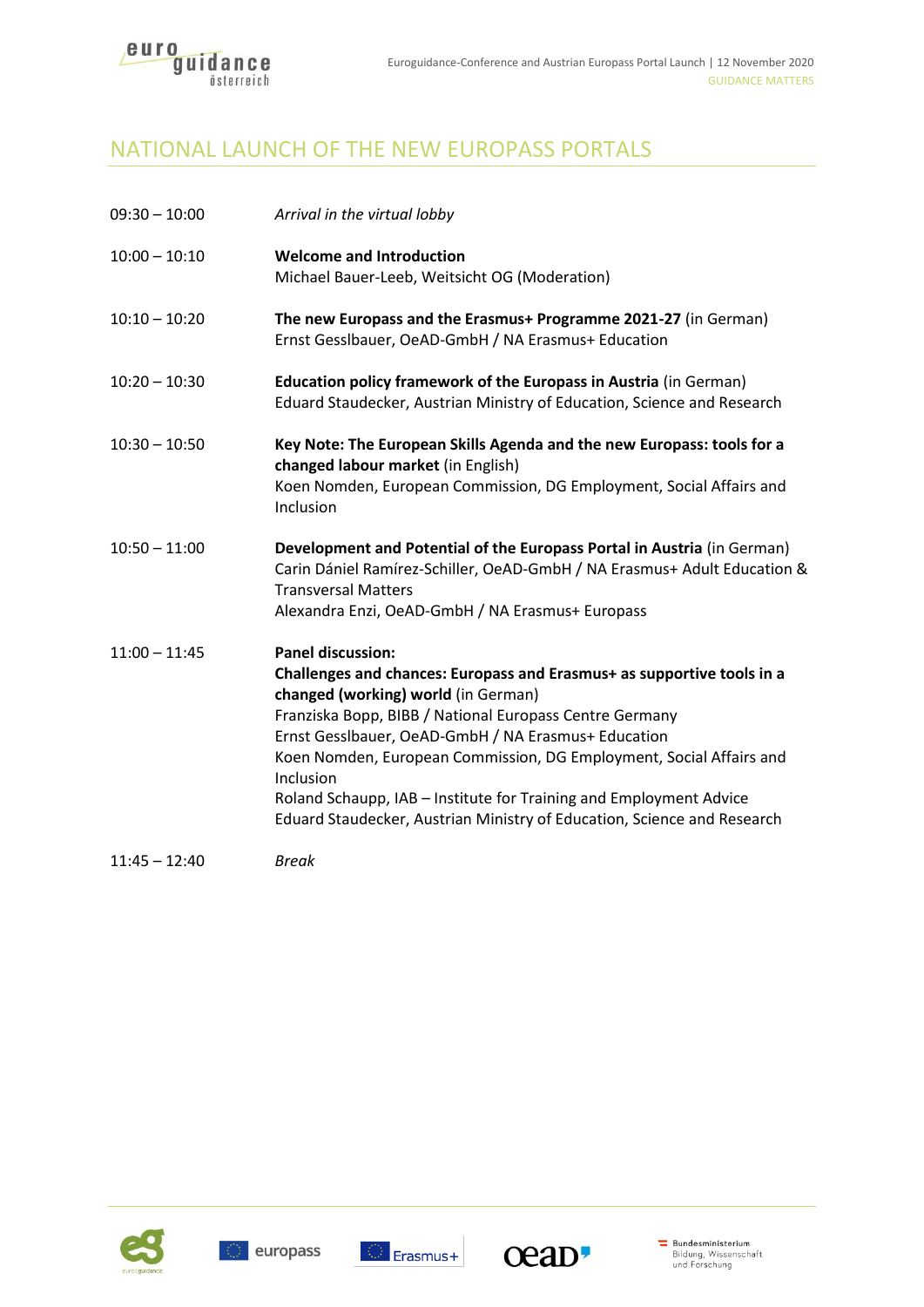

# EUROGUIDANCE CONFERENCE

| $12:40 - 13:00$ | Networking of conference participants (Zoom Breakout Rooms)                                                                                                                                                      |
|-----------------|------------------------------------------------------------------------------------------------------------------------------------------------------------------------------------------------------------------|
| $13:00 - 13:15$ | Introduction to afternoon session<br>Michael Bauer-Leeb, Weitsicht OG (Moderation)                                                                                                                               |
| $13:15 - 14:30$ | Key Note: A global pandemic and its aftermath - the way forward for<br>guidance (in English)<br>Tristram Hooley, University of Derby                                                                             |
| 14:30 - 14:45   | Break, switch to workshops                                                                                                                                                                                       |
| $14:45 - 15:45$ | 5 parallel workshops (workshop details on page 4)                                                                                                                                                                |
|                 | WS 1 Europass - Take the next step (in German)<br>Alexandra Enzi, OeAD-GmbH / NA Erasmus+ Europass<br>Isabel Götte, BIBB / National Europass Centre Germany                                                      |
|                 | WS 2 Anerkennungsberatung für Personen mit im Ausland erworbenen<br>Qualifikationen (in German)<br>Milica Tomić-Schwingenschlögl, Beratungszentrum für Migranten und<br>Migrantinnen - AST Koordination, Austria |
|                 | WS 3 Erasmus+ "Careers Around me" (in German)<br>Wolfgang Bliem, Institut für Bildungsforschung der Wirtschaft, Austria                                                                                          |
|                 | WS 4 eVejledning: E-Guidance in Denmark (in English)<br>Jannie Meedom Nielsen, eVejleder, Denmark                                                                                                                |
|                 | WS 5 Joint approaches of career management (in English)<br>Albert Kampermann and Daniël Kooistra, Open University, Netherlands                                                                                   |
| $15:45 - 16:00$ | Wrap-Up                                                                                                                                                                                                          |
|                 |                                                                                                                                                                                                                  |





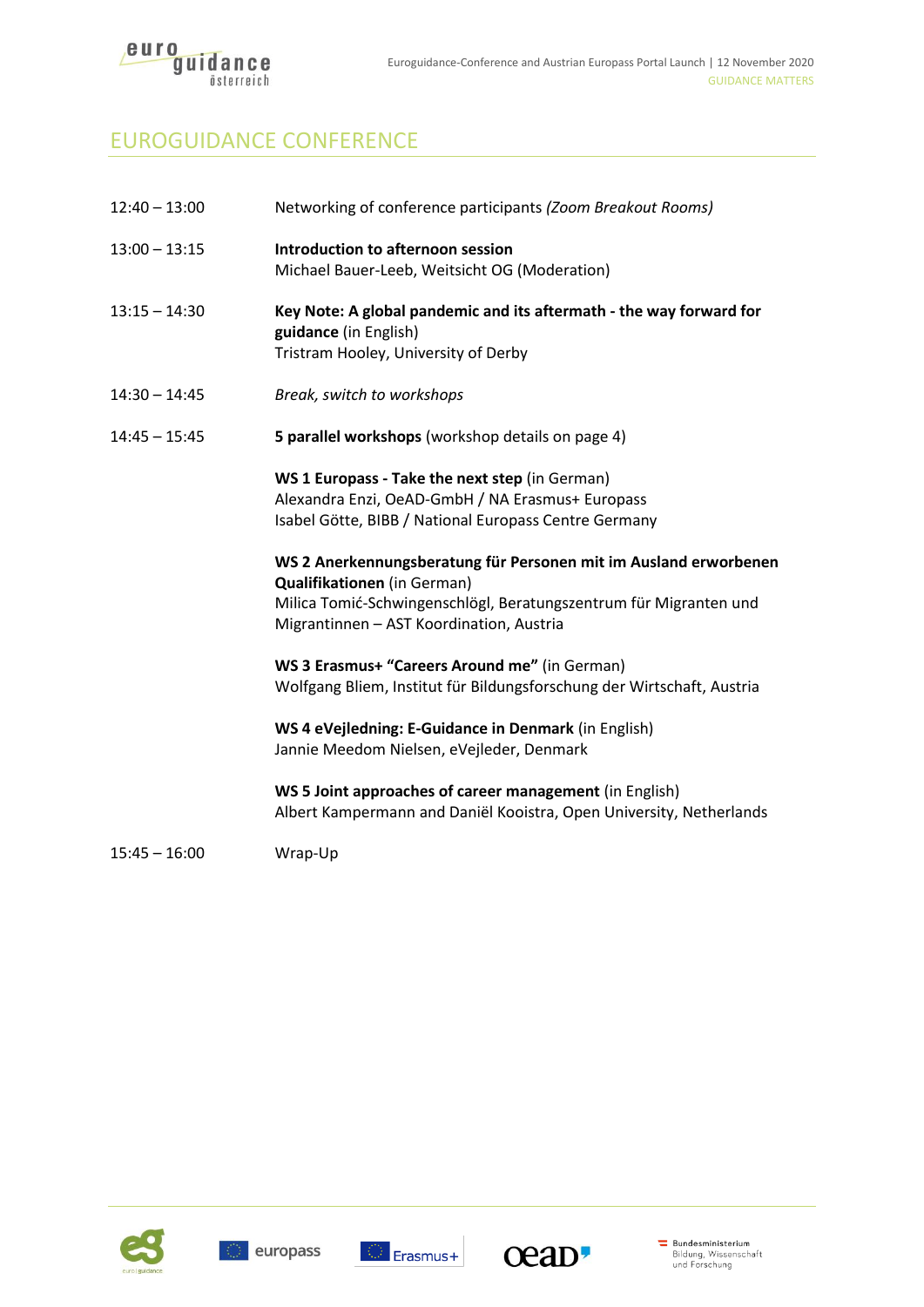

# **WORKSHOPS**

# **Workshop 1**

# **Europass - Take the next step (Deutsch)**

Der Arbeitsmarkt hat sich 2020 durch die COVID-19 Krise stark verändert. Hohe Arbeitslosenzahlen verstärken die Wichtigkeit einer sehr gut strukturierten Jobbewerbung, welche die besonderen Fähigkeiten, Kenntnisse und Qualifikationen von Bewerber/innen klar herausstreicht.

Die Europäische Kommission hat mit dem im Juli 2020 gelaunchten neuen Europass-Portal ein kostenloses Tool ins Leben gerufen, das viele zusätzlichen Features, wie z.B. persönlichem Speicherraum für jede/n User/in und dem einfachen Erstellen von inhaltlich und grafisch auf jede Bewerbung abgestimmten Lebensläufen und Bewerbungsschreiben aus dem vorher erstellen Profil, enthält.

Im Workshop testen Sie das neue Europass-Portal und erfahren, wie Sie es als Bildungs- und Berufsberater/in in Ihrer Arbeit nutzen und Ihre Kund/innen unterstützen können. Bitte erstellen Sie spätestens drei Tage vor der Konferenz ein [EU-Login,](https://ecas.ec.europa.eu/cas/eim/external/register.cgi;__Secure-ECAS_SESSIONID=XxlBDohEITom4X6Jl4e85WY3LcX3cPUbxdpmMKEdU0sHaUvk2OVPPPh5HVyfsx2akWy!2083282047?loginRequestId=ECAS_LR-28934062-slUuvUEQlkAr4zrE1fwwNK0XEiGL4mR1CUuAUWO00H6MLvbejLiAfcKUg1HwzIj5ntSpAAzdErmqWoDf512WfgW-yntOf97TTHqS3fHmSOJSJO-AvvfGxzczHJwyLUSNeHxZJB2aIbuMbc1WfDSzHjnbEm2Bs4WvRqrTKLFzO7IIdoK2Yb9LKAWzzaPIzmMZFxloCrO) um aktiv am Workshop teilnehmen zu können.

#### **Workshop-Leitende:**

**Alexandra Enzi**, OeAD-GmbH / NA Erasmus+ Europass, Österreich **Isabel Götte,** Nationales Europass Zentrum beim BIBB, Deutschland

#### **Support:**

**Annibelle Seilern Aspang**, OeAD-GmbH / NA Erasmus+ Querschnittsthemen

#### **Workshop 2**

#### **Anerkennungsberatung für Personen mit im Ausland erworbenen Qualifikationen (Deutsch)**

Die seit 2013 aktiven "Anlaufstellen für Personen mit im Ausland erworbenen Qualifikationen" (AST) bieten Anerkennungs- und Bewertungsberatung für Menschen mit mitgebrachten Abschlüssen. Generelles Ziel des Projektes ist die Beschleunigung einer möglichst qualifikationsadäquaten Inklusion in den Arbeitsmarkt durch kostenlose, zum Teil mehrsprachige Information, Beratung und gegebenenfalls Begleitung im gesamten Anerkennungs- oder Bewertungsverfahren. Im Workshop wird über das Angebot an Anerkennungsberatung und bisherige Erfahrungen berichtet.

#### **Workshop-Leitende:**

**Milica Tomić-Schwingenschlögl,** Beratungszentrum für Migranten und Migrantinnen – AST-Koordination, Österreich

# **Support: Sabine Wagner**, OeAD-GmbH / NA Erasmus+ Querschnittsthemen







Bundesministerium Bildung, Wissenschaft<br>und Forschung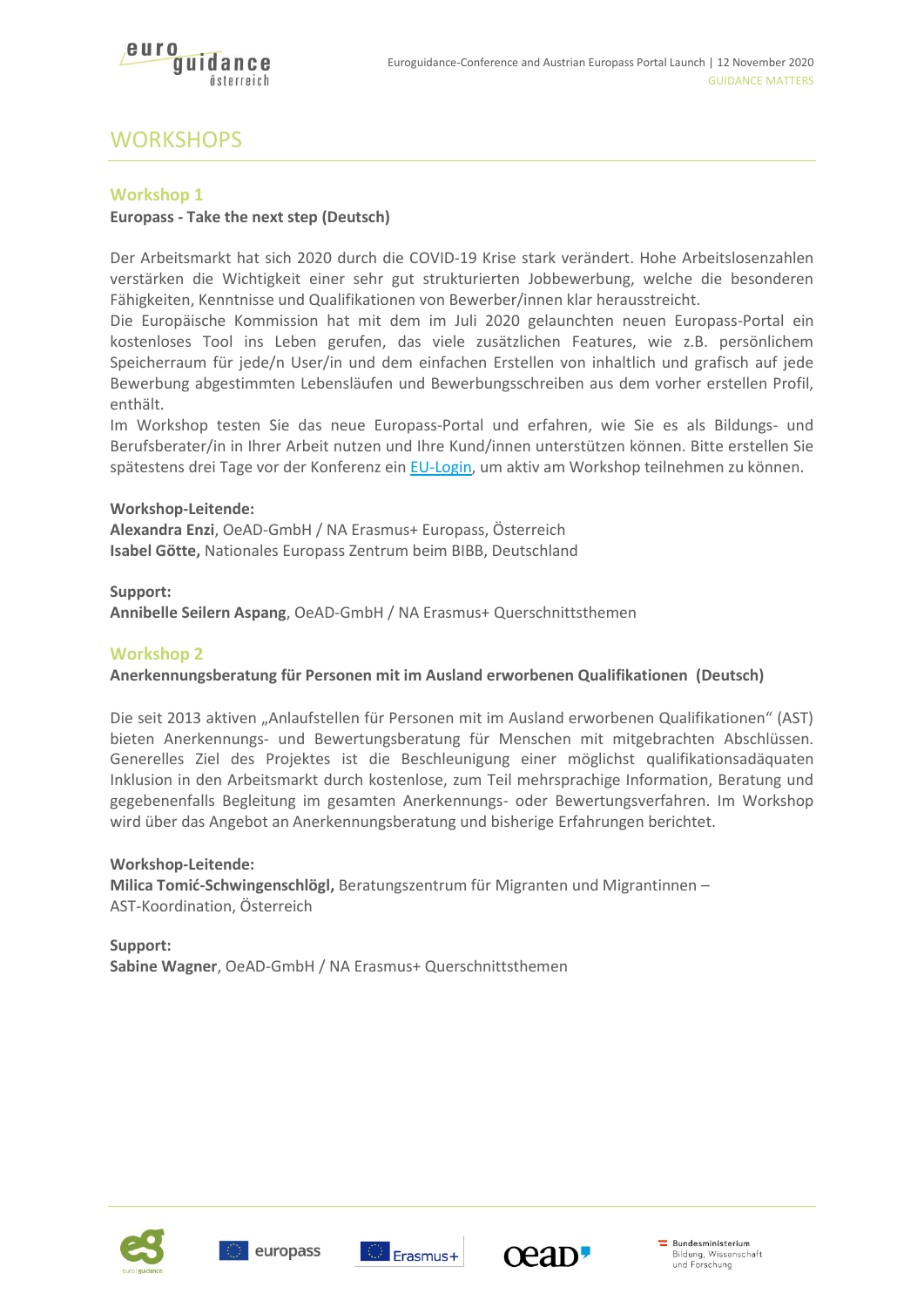

# **Workshop 3**

# **Careers Around Me – Career Management Skills als Schlüssel für Lifelong Guidance in einer volatilen Lebens- und Arbeitswelt (Deutsch)**

Das Erasmus+ Projekt "Careers Around Me" beschäftigt sich mit der Frage, welche Kompetenzen wir brauchen, um uns in einer sich rasch verändernden Lebens- und Arbeitswelt zurechtzufinden. Im Zentrum steht dabei das Modell der Career Management Skills (CMS).

Im Workshop wird das Projekt vorgestellt und anhand der ersten Ergebnisse diskutiert, was CMS sind, wie sie entwickelt werden und welchen Beitrag sie in der Bildungs- und Berufswahl leisten. Es wird aber auch der Frage nachgegangen wo die Grenzen des Modells der CMS liegen. Außerdem wird aufgezeigt, welcher praktische Nutzen von den künftigen Projektergebnissen zu erwarten ist.

Projektwebsite[: www.careersproject.eu](http://www.careersproject.eu/)

#### **Workshop-Leitender:**

**Wolfgang Bliem**, Institut für Bildungsforschung der Wirtschaft, Österreich

**Support:** 

**Susanne Krischanitz**, OeAD-GmbH / NA Erasmus+ Euroguidance

#### **Workshop 4**

**eGuidance system in Denmark – how to offer suitable guidance to different target groups at a distance in a time of crisis? (in English)**

eGuidance has existed as a guidance service for almost 10 years. During the last months and the COVID-19 pandemic, contact with new target groups has increased, for example:

- people who have lost their jobs and do not know what to do,
- young people who had planned a sabbatical and now want to apply for further education instead and have to decide on a field/course,
- people who see this time as an opportunity to change directions in their working life.

This has led to the development of new ways and instruments to get in touch with people. The workshop will give an overview of the different offerings of the eGuidance system in Denmark and will discuss opportunities and obstacles for providing guidance services at a distance.

#### **Chair:**

**Jannie Meedom Nielsen**, eVejledning/eGuidance, Denmark

**Support: Arabella Seits**, OeAD-GmbH / NA Erasmus+ Euroguidance







Bundesministerium Bildung, Wissenschaft<br>und Forschung